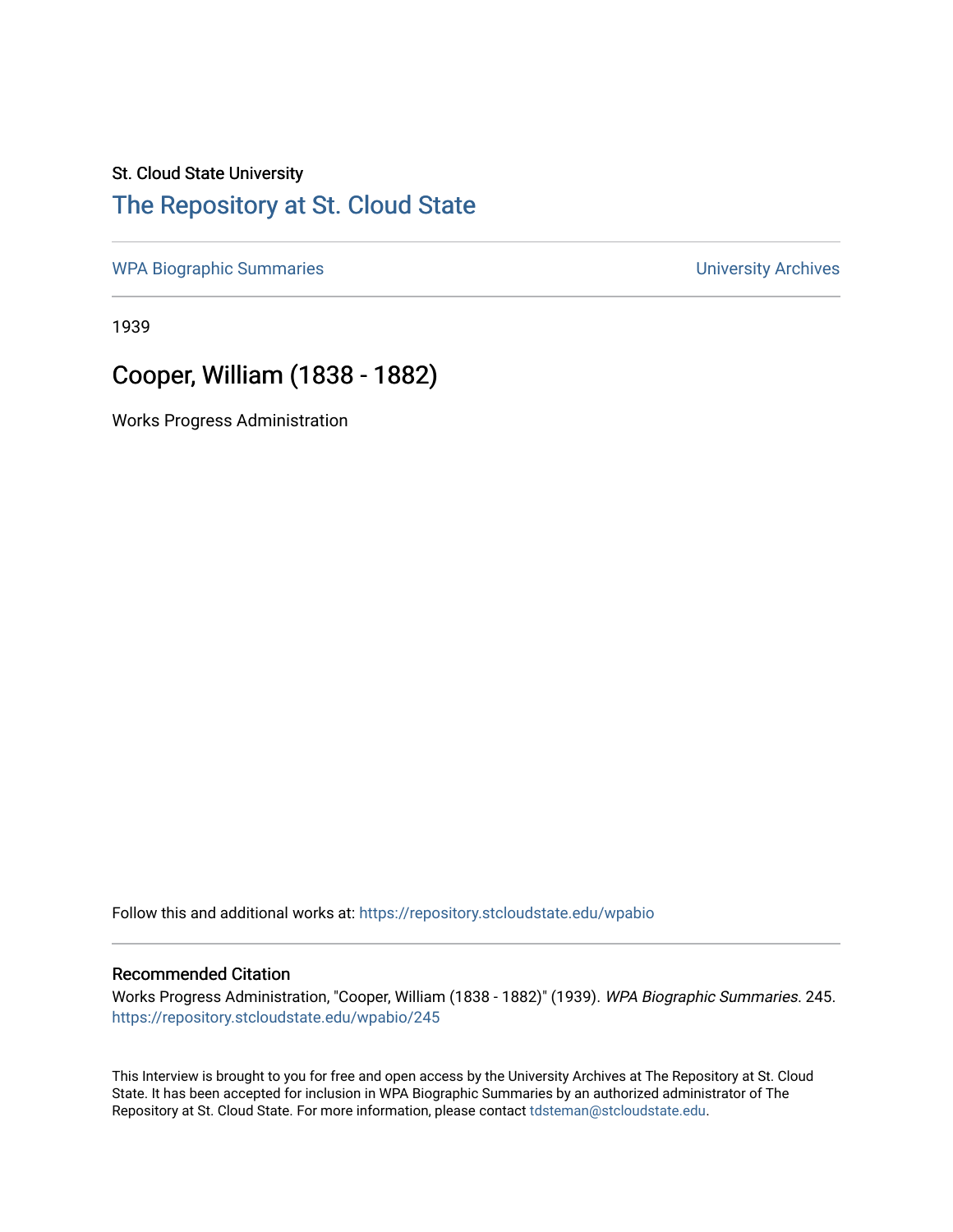### COOPER, WILLIAM

### FILE NO.  $B - 257$

In 1856 Wm. Cooper arrived in Fair Haven, and engaged in the business of general merchandise in company with Benjamin Grinols. Mr. Cooper was born in Philadelphia, Pa., in March, 1838. He moved with his family into the northern part of the State when five years of age. He followed farming until 1857, when he came to Minnesota and settled in Anoka county. In 1862 he enlisted in the Eighth Minnesota Volunteer Infantry, and served eighteen months on the frontier in pursuit of the Indians, and then went south, but after six months was discharged on account of wounds received at the battle of Murfreesboro. He as Postmaster of Fair Haven for a number of years. On the 20th day of May, 1866, Mr. Cooper and Mrs. Lizzie Robinson, daughter of J. R. Noyes, were married. The names of their children are Minnie M., Maud A. and Blanche. He died Feb. 24th, 1882.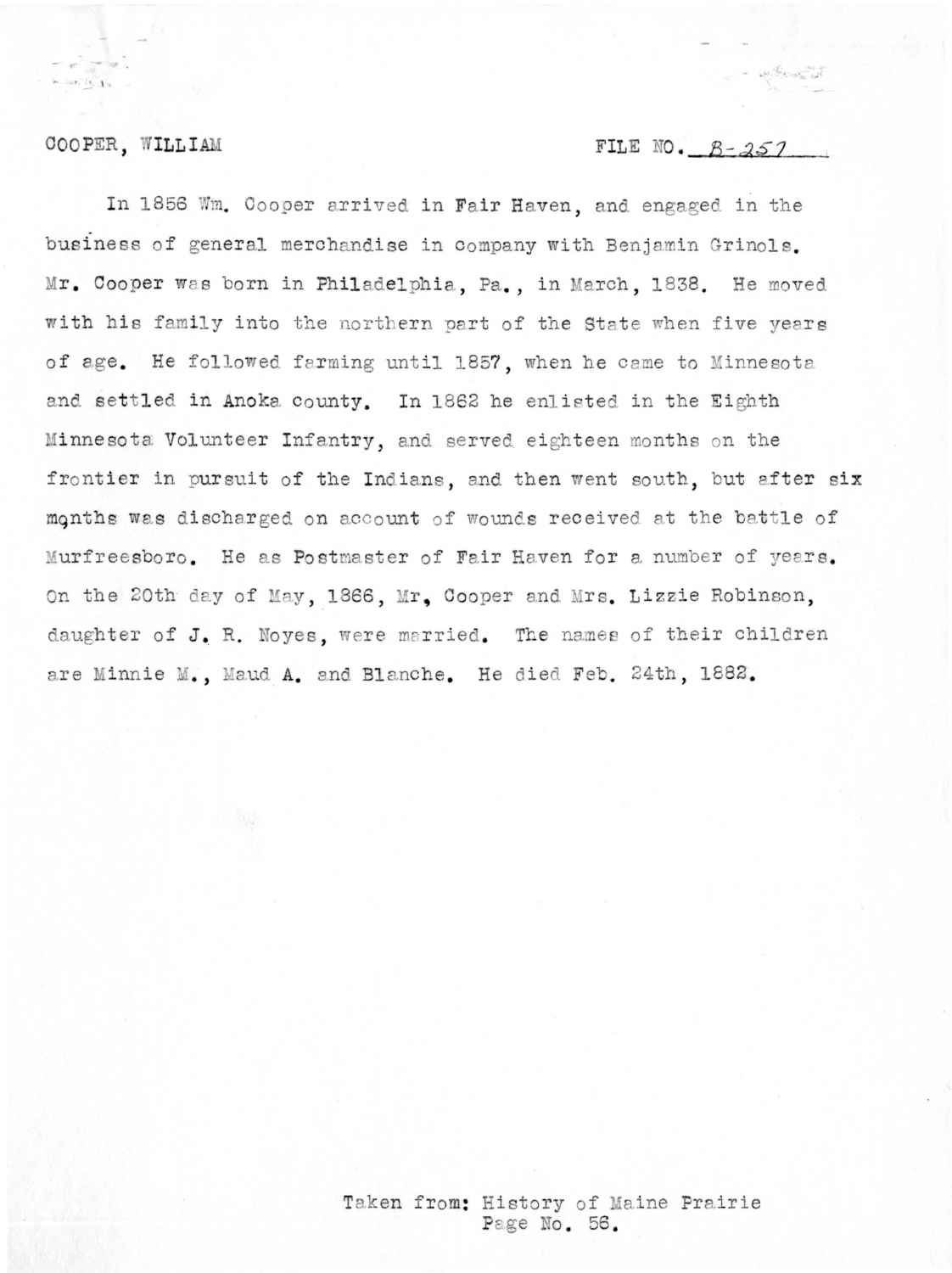# FROM THE RECORDS IN THE STEARNS COUNTY COURT HOUSE

 $x = \frac{1}{2}$ 

# FOR THE WILLIAM T. CORNELL BIOGRAFHES

March 1998 Miller

| Name                    | Date of<br>Birth           | Place of<br>Birth |      | Father's Name   |                | Age     |
|-------------------------|----------------------------|-------------------|------|-----------------|----------------|---------|
| Mable Cornell           | June 13,1880 Maine Prairie |                   |      | William Cornell |                |         |
| Baby(Female)<br>Cornell | Aug. 10,1879               |                   |      | 11              | $\mathbf{H}$ . |         |
| Edith Cornell           | Aug. 25,1884               | 11                | 11   | 11              | Ħ              |         |
| $\mathbf{H}$<br>Elvin   | Oct. 9,1886                | 11                |      | Ħ               | 11             |         |
| Mother's Name           | Age                        | Book              | Page | Line            |                | Remarks |
|                         |                            |                   |      |                 |                |         |
| Minnie Cornell          |                            | А                 | 403  | 28              |                |         |

| $^{11}$ | ** | 359 | 30           |  |
|---------|----|-----|--------------|--|
|         | 47 | 615 | 32           |  |
| Ħ       | R  | EZ  | $20^{\circ}$ |  |